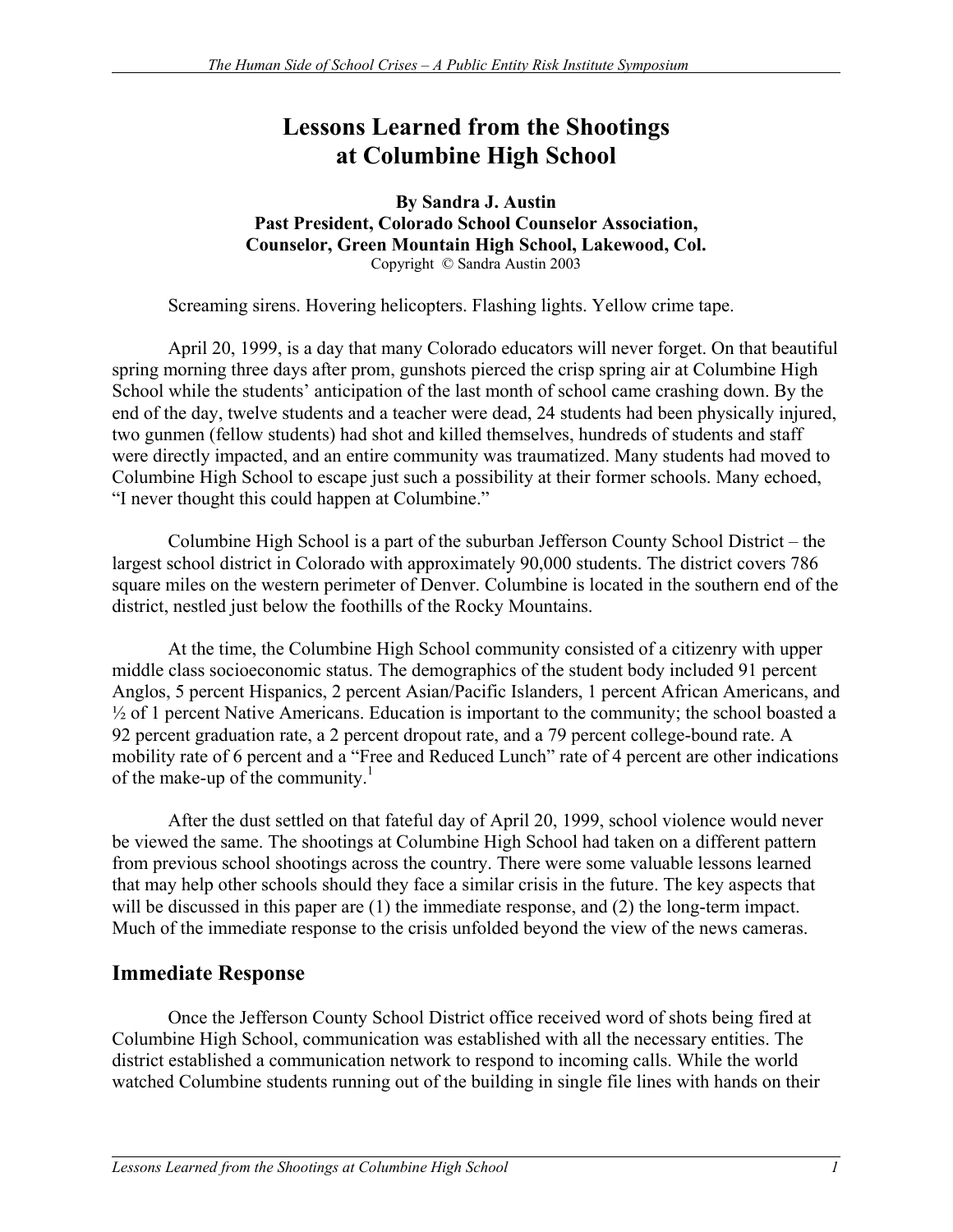heads and a student being pulled from the library window, the crisis response effort was underway at many locations in the surrounding area.

Teachers and other school staff members helped get students out of the building. Some made additional trips back inside the building to help more students before they were told they could not re-enter. In the initial stages of the crisis, students fled to neighboring Clement Park, the Columbine Public Library adjoining the park, neighborhood houses, or Leawood Elementary School. Traumatized parents swarmed the area trying to find their children, and emergency responders flocked to the scene to help.

After some of the Columbine staff ran with students to the Columbine Public Library, they helped students until late into the evening. Not having their purses, personal belongings, or access to their cars (because they were forced to flee their classes or offices with no advance warning and the parking lots had been blocked off), some staff members went across the street to a restaurant to comfort each other, call their families, and find rides home.

A law enforcement Command Center was established a few blocks away. A problem soon arose. Many law enforcement agencies arrived from numerous jurisdictions – city, county, state, and federal agencies. They had difficulty communicating with each other because they were all on different radio frequencies. The rush of local and national media overwhelmed the scene and introduced new problems. Reporters gave conflicting stories of the events occurring inside Columbine. In the meantime, all area schools were placed on lockdown.

The school district had to make many important decisions instantaneously. How could they account for all Columbine students, and get them to one location? The Columbine students who had scattered throughout the area were eventually directed or bussed to Leawood Elementary. The elementary students attending Leawood were taken into the cafeteria, and waited there until their parents arrived to take them home. The Columbine students gathered in the gymnasium at Leawood. As parents were united with their students, they were able to leave the premises. Lists of students sent to the hospital were posted on the walls. All the phones in the school were in continual use. Often cell phone frequencies jammed because of the volume of calls. As a result of the problems, within one day, Qwest provided many extra phones to support crisis responders.

In the meantime, the district also established communication with local restaurants, grocery stores, the Red Cross, and others for the provision of food and water at Leawood. They established gathering places for school staff and students, media updates, mental health services, public meetings, and mental health responders. Administrators met to consider school cancellations and safety searches of all the schools in the district. District officials also visited students in the hospitals.

As the day wore on, families of those students who had not reported to Leawood remained there waiting for their sons or daughters. Those families were briefed periodically by law enforcement officials and the District Attorney throughout the afternoon and evening on the status of the situation inside the school. They talked about the possibilities of fatalities and even the remote possibility that some students could still be hiding out in the school. By 8:30 p.m.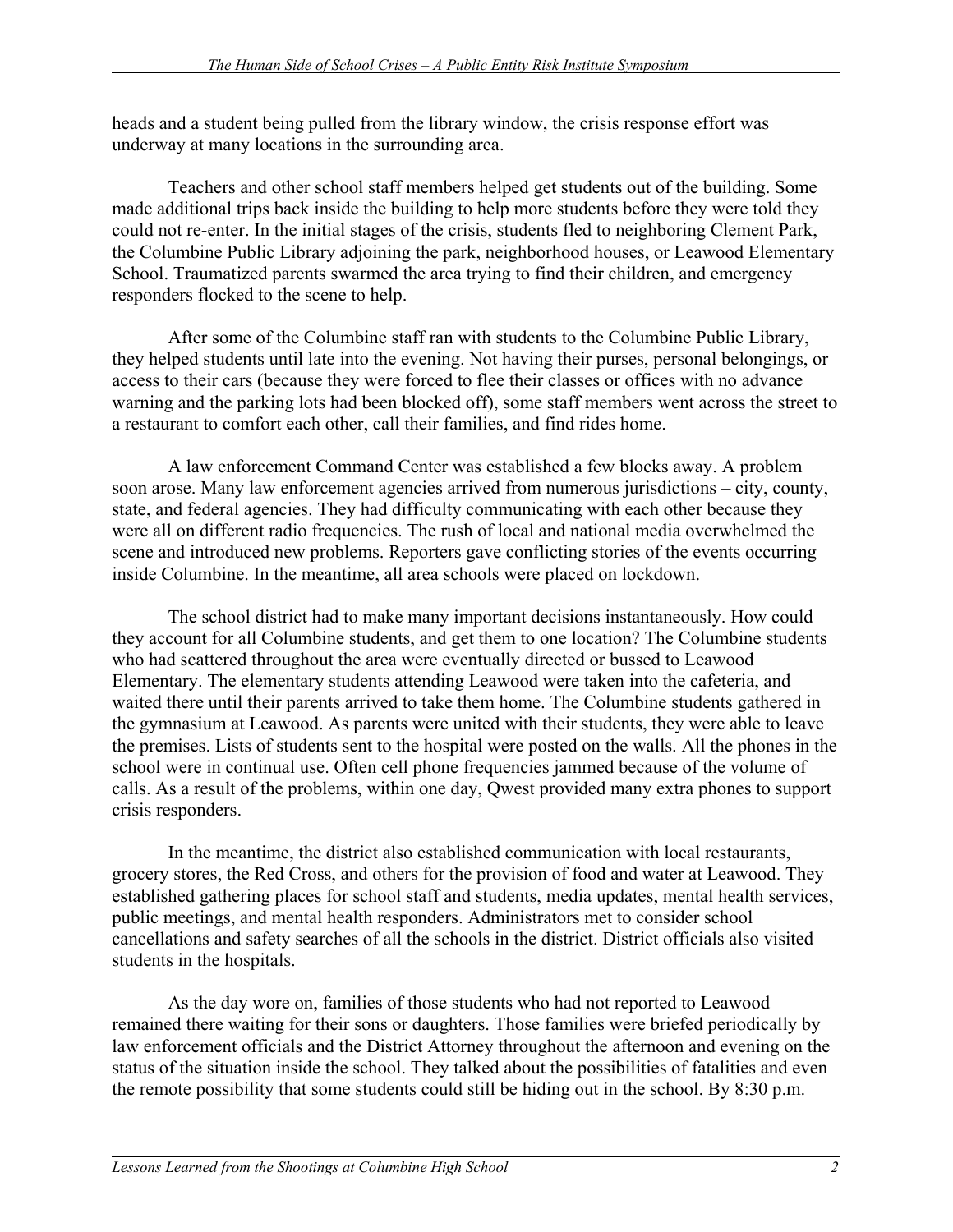there were about 17 circles of families still waiting on word from their students. They were encouraged to go to their homes. Each family was offered the services of a victim advocate, who would stay with them through the night as they awaited notification from law enforcement officials regarding their own son or daughter.

The next day all schools in the district were closed. A crisis drop-in center was established at a local church, which was staffed with district and community mental health workers. District representatives connected with families of the victims. A district 24-hour Information Hotline was established and staffed with volunteers to provide information and dispel rumors. There was a meeting of district school principals to review law enforcement partnerships and to establish a daily leadership memo containing vital information. In addition, the decision was made to request all mental health professionals to remain in their own buildings except for a few called to the crisis drop-in center or to Columbine area schools. One central department was identified to receive hundreds of donations from individuals and groups.

The Columbine students and staff gathered together over the next few days for comfort, support, debriefings, and discussions about the facts and effects of the tragedy and plans for returning to school. Updates were given on injured students, funerals, memorial services, and available mental health and community services. Students and staff were informed of replacement procedures of their personal belongings – such as driver's licenses, keys, insurance cards, prescriptions, and glasses – that had been left in backpacks, purses, briefcases, and cars. They were told that they would not be able to re-enter the school to retrieve such items until the investigations were concluded.

There was such a huge response from mental health workers outside the district volunteering to help, a protocol had to be established by the district on how to handle those offers. For several weeks, district leaders worked daily with crisis response organizations to establish refresher trainings, debriefing sessions, and mental health support throughout the county. County and School District officials hosted public meetings to answer community questions and concerns. They also established regular staff gatherings, district leader meetings, crisis responder meetings, and meetings with various agency partners to share information, get support, and plan the next steps in the crisis response. District officials also found it necessary to clarify command structures within the district and community.

Over the next couple weeks, the district enlisted community partners, parent groups, and student groups in planning appropriate responses to the tragedy. "Responding Rovers" – mental health crisis responders – were available to travel to a group gathering in a home or other location on an as-needed basis.

### **The Human Side of the Immediate Response**

The human side of crisis response became evident in the natural responses of those involved. Some people fled for their lives and later felt guilty about not helping others escape the shooting rampage. Others stayed to help and lost their lives. The natural responses of all involved (the students, staff, parents, crisis responders, etc.) ranged from one extreme to the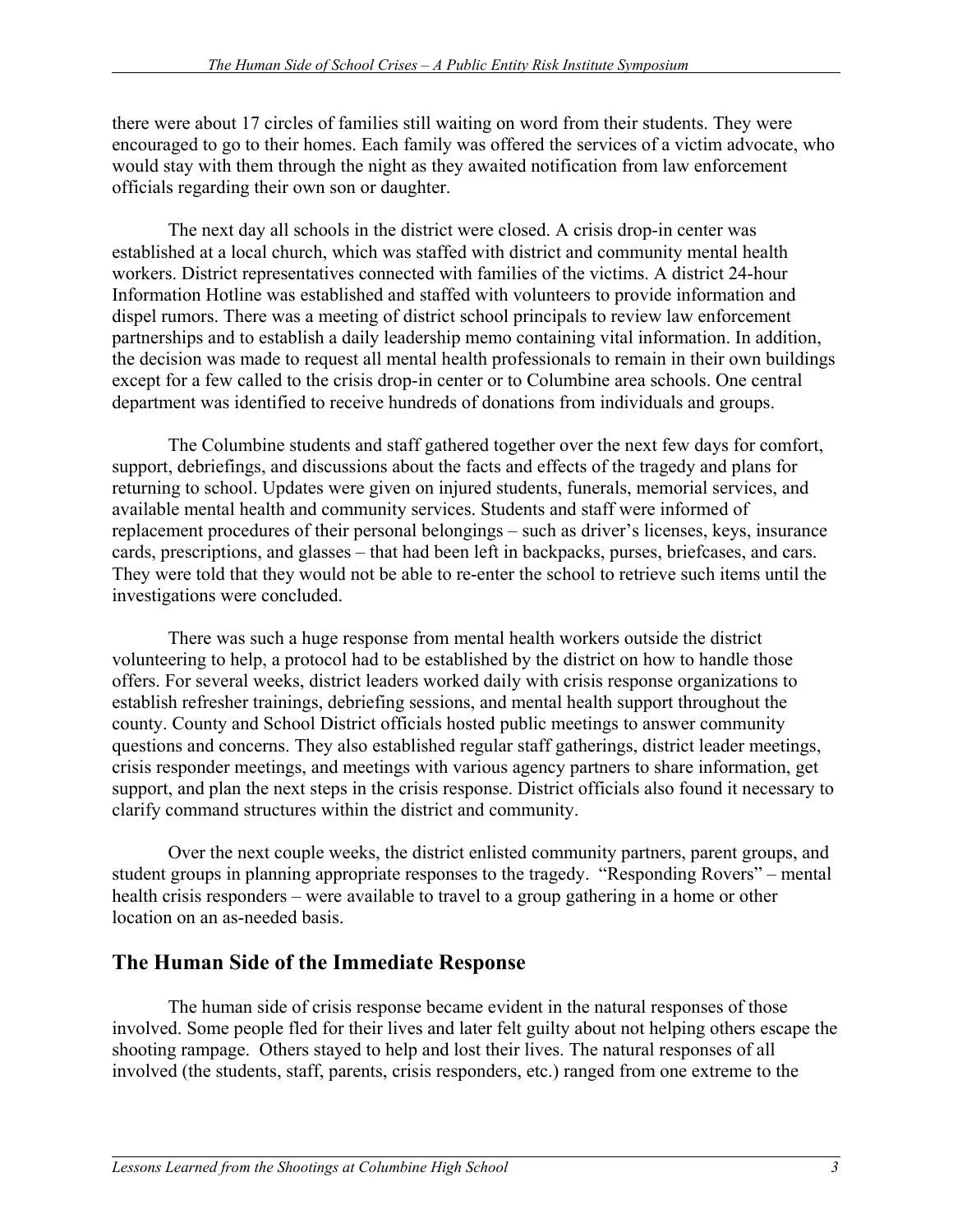other – from fight, to flight, to freeze. Many failed to understand that their reaction was not a conscious decision.

 Another important aspect that was realized about the team effort in handling such a catastrophic crisis was described by Betsy Thompson, Student Services Director of Jefferson County Schools: "It was an exhausting process, and yet the power of people to come together and support one another in the deepest, dreariest days is absolutely incredible. The resiliency of the human spirit is second to none."<sup>2</sup>

Brad Butts, the counseling department chairperson at Columbine at the time of the shootings, expressed what helped him get through the difficulty of the first couple days, "My family and church group got in touch with me. Their prayers and thoughts, and just knowing of their support really helped me…Everybody dealt with it differently. I think those who had families to go home to and support outside of school probably did a little better than those who didn't, or than those with family problems." Brad also stated that he was able to go for a bike ride the next morning after the shootings. He later learned about the importance of getting physical exercise within 48 hours of a tragedy to get rid of some of the toxins that build up in the body as a result of such an event.<sup>3</sup>

After enduring the tragedy, many students clung to each other and wanted to be together almost twenty-four hours a day. Yet, fearful parents wanted to be with their sons and daughters too – in realization that they could have lost their sons or daughters in the shootings. Many discussions and public forums ensued to help parents and children understand each other's needs.

### **Lessons Learned About Immediate Crisis Response**

As a result of the shootings, the district has implemented some changes in the crisis plans for schools. At the time, an emergency box had been located at Columbine for the administrators to take with them in case of an emergency. The box now includes an updated roster of all staff and students, blueprints of the school, and cell phones. Another concern during the crisis was that the fire alarms rang for up to three hours and the fire sprinkler system was on for that length of time too. Consideration is now being given to providing a method of shutting off alarms and sprinkler systems from outside the school instead of just within the school building.

 Other changes in district crisis response efforts include having school and district Emergency Management Plans with ongoing training and practice, Mental Health Crisis Responders assigned in each building became a priority, representatives from each school were invited to serve on a Community Crisis Response Team, the Incident Command System now includes schools, and a Student Risk Assessment Process is in place in each school to address concerns of students who may be showing signs of at-risk behavior to self and others.

Betsy Thompson summarized some important factors to consider in the immediate crisis response:

- Settle Chain of Command protocols ahead of time.
- Our trauma membrane is intense (smell, sounds, sights) …words sometimes don't work.

 $\overline{a}$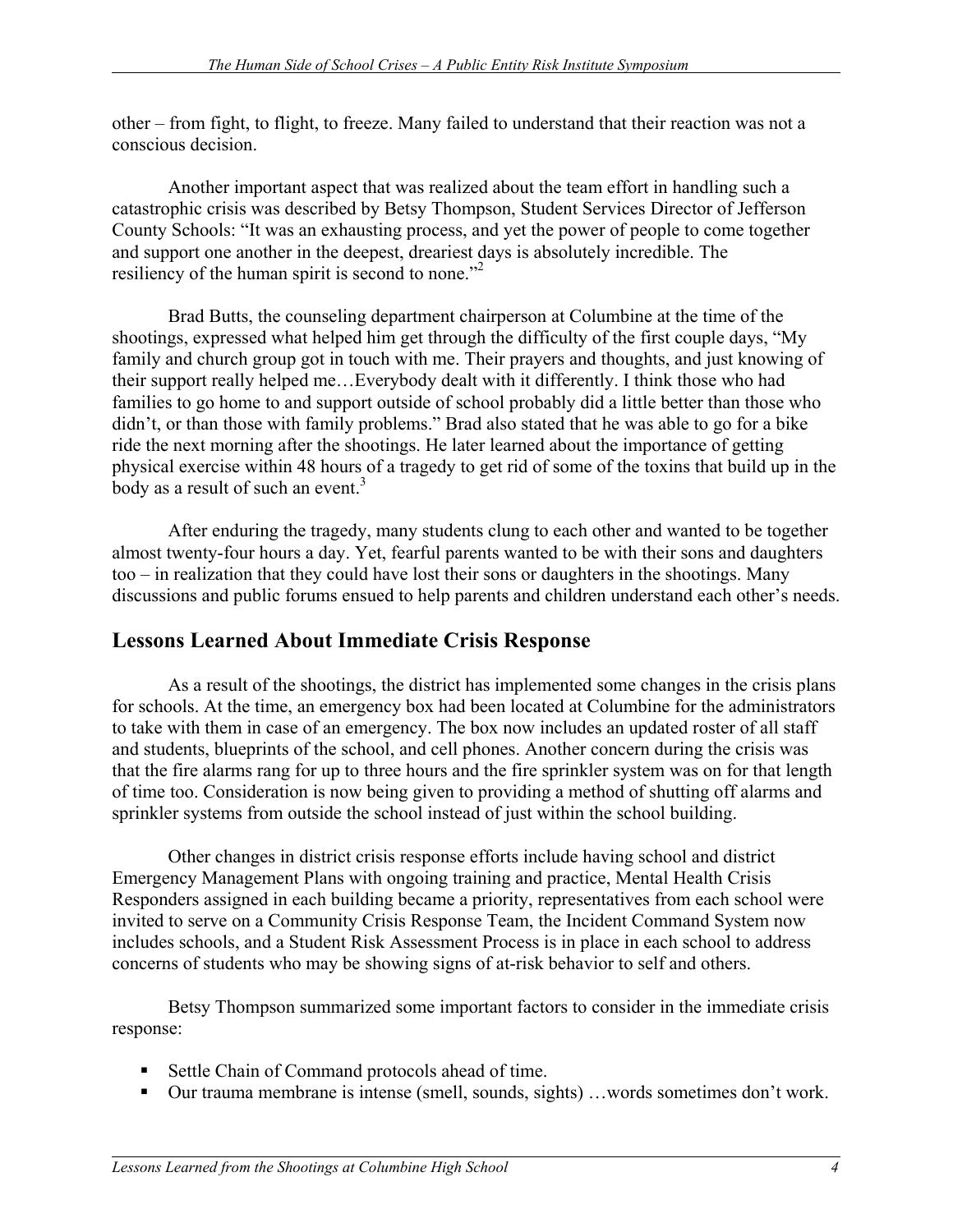- Media can be a friend and a foe simultaneously.
- Crisis responders need to have the ability to live with ambiguity in a crisis.
- $\blacksquare$  Be cautious of the "quick fix".
- The informal support structures are as important as the formal support structures.
- Human bonds that form in a crisis are often long-lived.
- Be prepared for everyone's agenda elected officials, evangelists, impersonators, wellintended folks.
- Information is power.
- People need a sense of control.
- " "Recovery is not a sprint; it's a marathon." Steve Seigel.
- Relationships are key!<sup>4</sup>

It also became evident that the effectiveness of the immediate crisis response plays a significant role in determining the long-term effects of a tragedy.

#### **Long-Term Impact**

 The long-term impact of the tragedy was most vividly reflected in the plans for the Columbine students and staff to complete the last month of school at neighboring school, Chatfield High School. Coordination between the schools for athletics, activities, class schedule, facility use, etc., seemed an almost formidable task in the midst of the psychological aftermath from the shootings. However, staff and leaders in the Chatfield community were determined to help their comrades.

When classes resumed, the Columbine staff didn't have their grade books or teaching materials. Students didn't have their backpacks with class materials such as textbooks and notebooks. Grading for the semester became an issue. Since the faculty knew the students probably would not be able to finish the curriculum for each class, teachers were faced with whether they should attempt to take the grades from before the tragedy, or simply pass all students. Graduation became an issue too, and it was decided to allow all senior-status students to walk through the graduation ceremony. Those who lacked the necessary credits required to graduate made arrangements with the teachers for finishing the coursework.

Another psychological impact of the shootings was when the teachers faced their classrooms for the first time since April  $20<sup>th</sup>$ . Understandably, some teachers struggled to face their classes again as a result of the absence of students who had been killed, were still in the hospital, etc. Many also had concerns about having the strength to teach again or about other issues or grief that could come flooding back in the midst of teaching a lesson. Counselors were available to assist teachers and students in classrooms. At the end of the year, some teachers chose early retirement, others chose to be transferred to other schools, while many remained at Columbine.

Some students were not able to return to Columbine, but chose home schooling as an option. Others did not go back to school in the spring, but returned the next fall. Still other students attended school part-time while spending the rest of the time at home with a homebound teacher. A handful of students transferred to another school.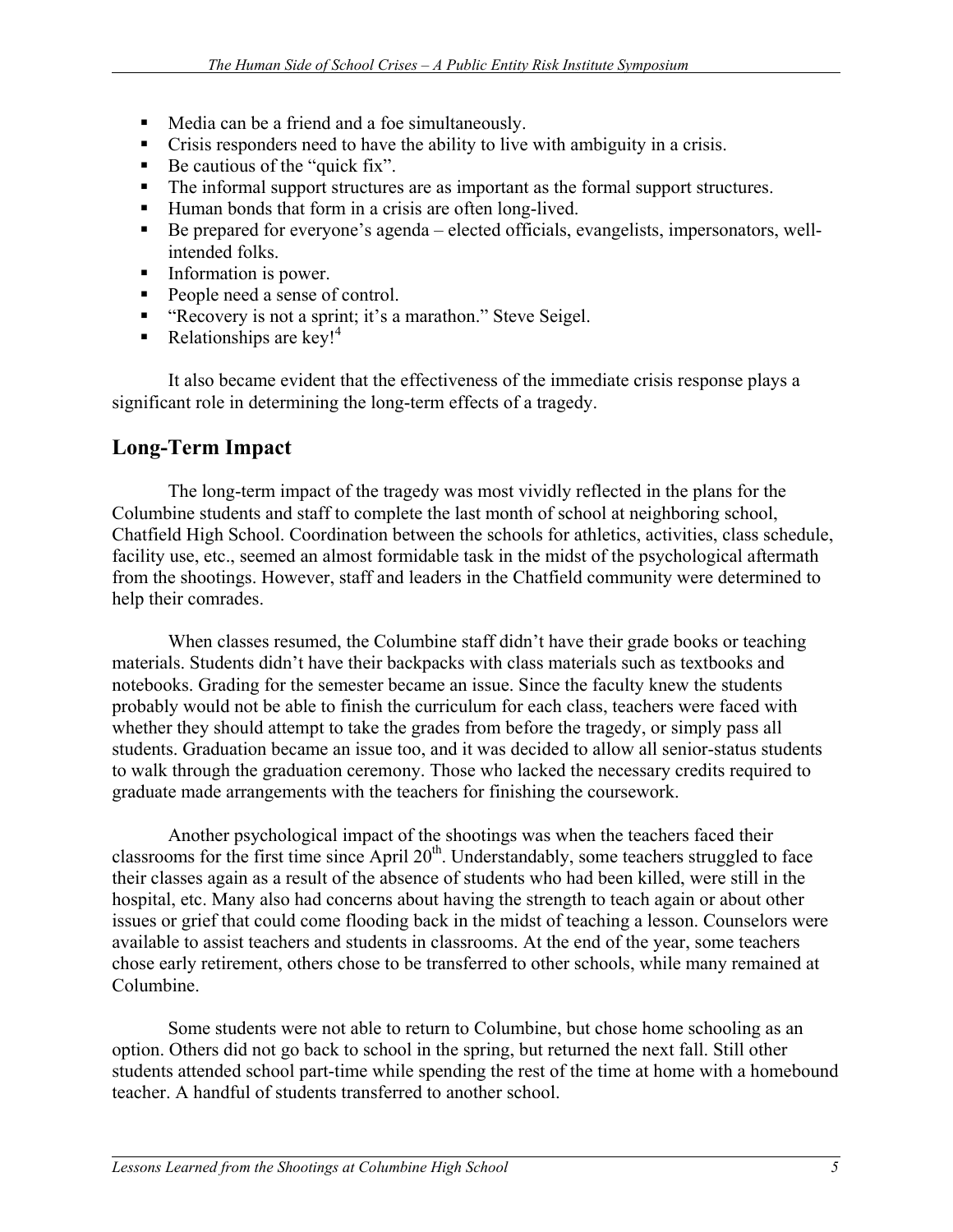The mental health load on the Columbine counselors was so heavy that a retired district counselor was brought in to help with credit and schedule issues. This allowed the Columbine counselors to be available to the students regarding mental health issues. Six additional counselors from the Jefferson Center for Mental Health were brought into the school for the remainder of the year after seeing tremendous needs of the students and staff. Extra mental health workers were hired at Columbine over the next couple years as the need arose. Another issue that had to be dealt with was providing space for the extra counselors (seven) in an area designed for a total of six counselors.

With the weight of the responsibility of managing such a crisis, the district had to rely on community partners or other agencies to take the lead in some matters involving a community memorial, money donations, and community mental health support services. A student community center was established as a place for students to gather. In preparation for the new school year, counselors were on hand throughout the summer to take students, families, and staff through the school building. For many it was particularly traumatic in that it was their first time back in Columbine since the shootings.

The district implemented an immediate and longitudinal study and follow-up services to meet individual needs, and built ongoing working relationships with parents and agency representatives within the community. Community partners played a key role in minimizing the long-term impact also. The Colorado Organization of Victims Assistance and many local, state, and federal agencies provided help in various ways. A mandatory Clinical Consultation process was instituted, requiring district school counselors, nurses, psychologists, and social workers to work with clinical experts from the surrounding mental health communities. The long-term impact of the tragedy at Columbine had spread to all areas of the community and district.

## **The Human Side of the Long-Term Impact**

 One of the most important factors in dealing with the long-term impact of the shootings was discovering the key to helping people learn how to take care of themselves and to ask for what they needed. For the Columbine counselors, Brad Butts stated that the relationships the counselors had with each other before the shootings was what helped them survive the aftermath. The strength of Columbine's counseling department can be an example of the importance of teamwork and it's value in a crisis situation. "It's very important to keep working on and building the counseling department team. Some counseling departments in the same situation probably would have been in a world of hurt if they hadn't been working closely together beforehand, staying in touch with each other, respecting each other, and gaining from each other. So I guess it's kind of a preventive thing, but making sure that the counseling team or family is pretty supportive would be a real key."<sup>5</sup>

Another lesson, according to Brad, was the necessity for staff to seek therapy. Some staff members received help for their mental health needs in the summer after the shootings, but many did not. Those who did not go through counseling suffered in many ways in the following years. Brad also expressed the importance of taking time to rejuvenate oneself in whatever form was necessary. Those staff members who did not take time to rest and relax during the summer after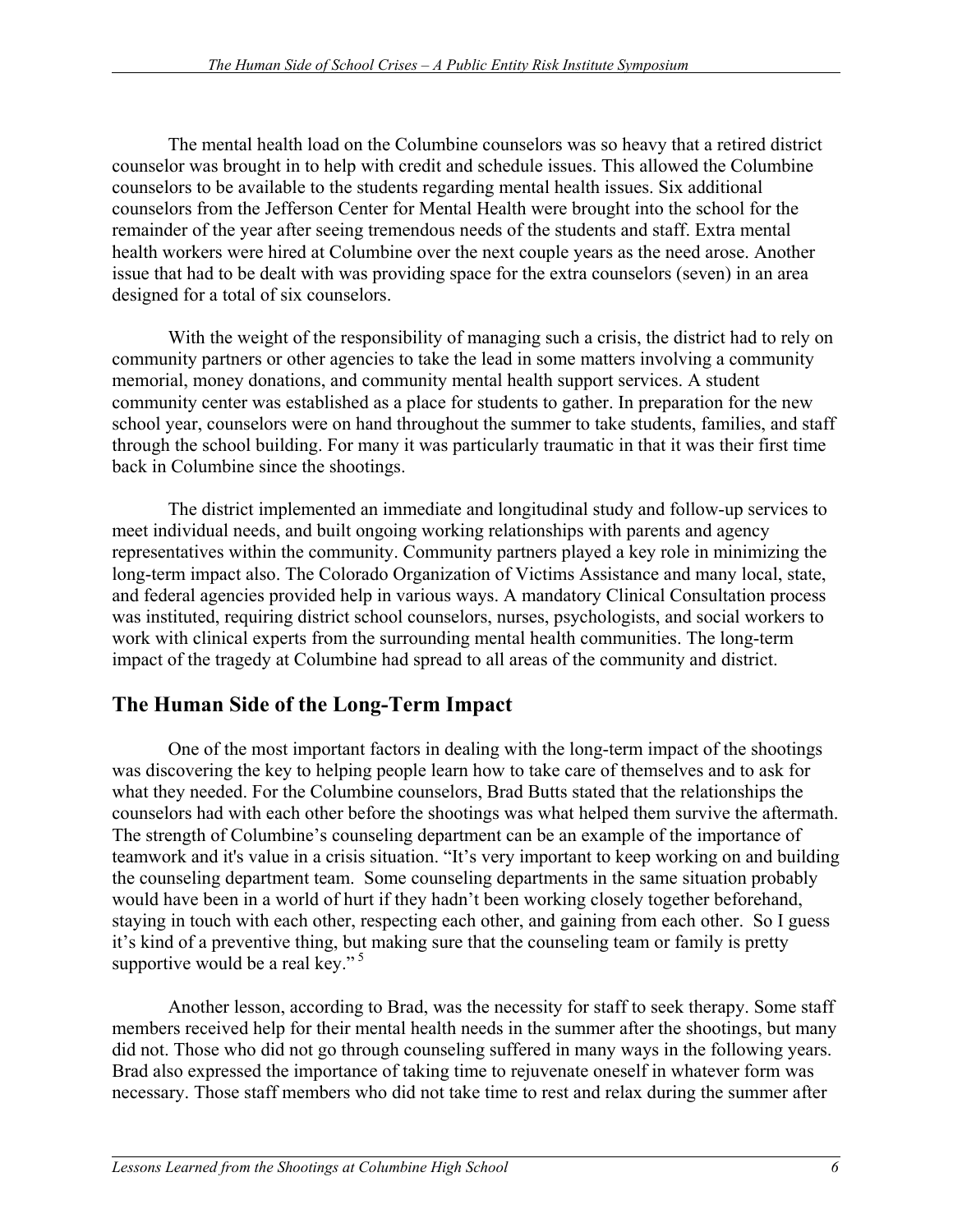the tragedy became weary by the middle of the next year.<sup>6</sup> Often staff members were so concerned about meeting the needs of the students that they neglected to realize their own needs. In order to be the most effective in one's work with young people, Brad's words are an important reminder, not just in times of crisis, but at all times.

Many students and staff who were at Columbine High School on April 20, 1999, are still feeling the long-term effects four years later. The lessons learned from the shootings could fill volumes. The most important learning that can be gained from the tragedy is the importance of working together in a united effort to meet the needs of students, families, and communities under the most horrific of circumstances. Betsy Thompson summarizes the crisis response efforts as follows: "The most important learning for all of us as we've responded to the Columbine shootings is that the power of relationships is second to none. Whether it's the relationships with our community partners, the relationships that counselors had with students, the relationships that staff had with one another – the power of relationships is really a key to healing and recovery."<sup>7</sup>

Relationships are also important in a global sense. In the midst of the tragedy that took the lives of twelve students and a teacher at Columbine High School, the school and community is healing, in part, because of the outpouring of love and support as America wrapped its arms around a wounded community in a blanket of warmth and support that transcended race, creed, or color. There is healing power in relationships. For example, the paramedic who bandaged the wounds of a child; an administrator who visited a student in the hospital; a counselor who comforted a grieving parent; a parent who thanked a teacher for saving her son's life; a high school on the east coast that sent notes to students at Columbine; a business that sent gifts to a hurting community; a restaurant that donated food on the day of the tragedy -- all played a part in the healing process for the Columbine community. There is no healing element like that of one heart reaching out to another. It can heal a heart in ways that no bandage or ointment could ever heal. We really do need each other!

#### **Notes**

1. Interview with Betsy Thompson, Director of Student Services, Jefferson County School District. June 12, 2002. Lakewood, Colorado.

2. *Lessons Learned from the Shootings at Columbine High School.* Excerpt from Presentation by Betsy Thompson and Sandy Austin to the American School Counselor Association Conference. Miami, FL. July 2, 2002.

3. Phone Interview with Brad Butts, Counseling Department Chair at Columbine High School. August 16, 1999.

4. *Lessons Learned from the Shootings at Columbine High School.* Excerpt from Presentation by Betsy Thompson and Sandy Austin to the American School Counselor Association Conference. Miami, FL. July 2, 2002.

5. Phone Interview with Brad Butts, Counseling Department Chair at Columbine High School. August 16, 1999.

6. Ibid.

 $\overline{a}$ 

 7. *Lessons Learned from the Shootings at Columbine High School.* Excerpt from Presentation by Betsy Thompson and Sandy Austin to the American School Counselor Association Conference. Miami, FL. July 2, 2002.